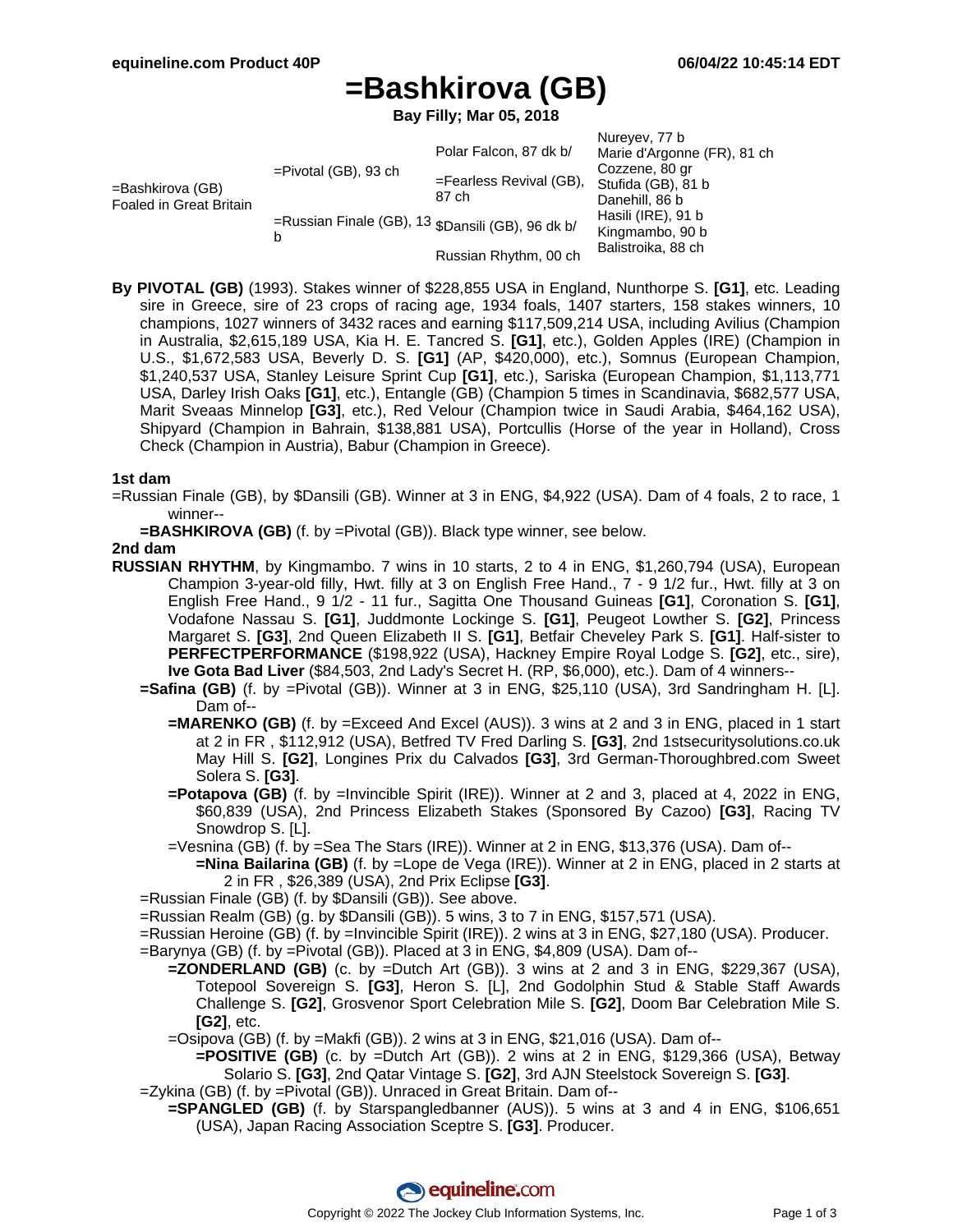## **=Bashkirova (GB)**

**Bay Filly; Mar 05, 2018**

**=Jumira Bridge (GB)** (g. by =Invincible Spirit (IRE)). 6 wins, 3 to 7, placed at 8, 2022 in ENG, \$99,840 (USA), 3rd British Stallion Studs E.B.F. Westow S. [L].

### **3rd dam**

- Balistroika, by Nijinsky II. Half-sister to **ALYDARESS** (\$417,566 (USA), Hwt. filly at 3 on Irish Free Hand., 11 - 14 fur., Kildangan Stud Irish Oaks **[G1]**, etc.), **PARK APPEAL (IRE)** (\$153,693 (USA), Champion 2-year-old filly twice in England and Ireland, Moyglare Stud S.**-G1**, etc.), **=NASHAMAA (IRE)** (\$144,026 (USA), Hwt. older horse at 4 on Irish Free Hand., 9 1/2 - 11 fur., Hennessy Ballymacoy S. **[G3]**, etc., sire), **DESIRABLE (IRE)** (\$176,796 (USA), William Hill Cheveley Park S.**-G1**, etc.), **City Ballet** (\$52,870, 2nd Fair Grounds Budweiser Breeders' Cup H. (FG, \$15,560)). Dam of 10 winners--
	- **RUSSIAN RHYTHM** (f. by Kingmambo). Champion, see above.
	- **PERFECTPERFORMANCE** (c. by Rahy). 5 wins in 10 starts, 2 to 5 in ENG, \$198,922 (USA), Hackney Empire Royal Lodge S. **[G2]**, Weatherbys Stonehenge S. [L]. Sire.
	- **Ive Gota Bad Liver** (f. by Mt. Livermore). 3 wins at 3, \$84,503, 2nd Lady's Secret H. (RP, \$6,000), 3rd Oaklawn Breeders' Cup S. **[G3]**, Pippin S. [L] (OP, \$5,000). Dam of--
		- =Soak (IRE) (f. by Verglas (IRE)). Unraced in Ireland. Dam of--
			- **=November Rain (IND)** (c. by =Kingda Ka (AUS)). Placed at 4, 2022 in IND, 3rd South India St. Leger [LR].
	- Amber Grace (f. by Elusive Quality). Winner at 3 and 4, \$77,717. Dam of--
	- **Saffron Spirit** (f. by Ghostzapper). Winner at 2 and 3, \$100,319, 3rd Robert G. Dick Memorial S. [L] (DEL, \$13,750).
	- Zenno Keima (c. by Gone West). 3 wins at 4 in JPN, \$298,397 (USA).
	- Mobaasher (c. by Rahy). 6 wins, 3 to 8 in ENG, \$208,127 (USA).
	- Realize Troika (c. by Kingmambo). 9 wins, 4 to 6 in JPN, \$183,101 (USA).
	- Alawal (c. by Miswaki). 5 wins, 3 to 6, \$149,842.
	- Paskha (f. by Street Cry (IRE)). Winner at 3, \$30,275.
	- Balade Russe (f. by Gone West). Winner at 2 in FR , \$22,109 (USA). Producer.
	- Empress Olga (f. by Kingmambo). Placed at 2 and 3 in ENG, \$6,347 (USA).
	- Imperial Eagle (g. by Mr. Greeley). Placed in 2 starts at 4, \$3,250.
	- Marisa (f. by Swain (IRE)). Unraced. Dam of--
		- Srda (f. by Kingmambo). 2 wins at 3 in ENG, \$9,700 (USA). Dam of--
			- **=New Graduate (IRE)** (c. by =New Approach (IRE)). Winner at 3 and 4 in ENG, \$32,191 (USA), 2nd Gentingbet Midsummer S. [L].
	- Russian Empress (f. by Kingmambo). Unplaced in ENG. Dam of--
		- Wangari (f. by Giant's Causeway). Unraced. Dam of--
			- **Green Belt** (c. by Declaration of War). 2 wins in 3 starts at 2, 2021 in AUS, \$51,047 (USA), 2nd Xxxx Daybreak Lover [L].

#### **4th dam**

- Balidaress (IRE), by =Balidar (GB). 3 wins at 3 and 4 in IRE. Dam of 8 winners, including--
	- **PARK APPEAL (IRE)** (f. by =Ahonoora (GB)). 5 wins in 7 starts, 2 to 4 in NA, ENG and IRE, \$153,693 (USA), Champion 2-year-old filly twice in England and Ireland, Moyglare Stud S.**-G1**, Tattersalls Cheveley Park S.**-G1**, Oldtown Stud S. [L], Country Queen S. -R (HOL, \$23,700).
		- **\$CAPE CROSS (IRE)** (c. by Green Desert). 5 wins, 2 to 5 in ENG, placed, 4 to 5 in FR and UAE, \$430,308 (USA), Hwt. older horse at 5 on English Free Hand., 7 - 9 1/2 fur., Juddmonte Lockinge S. **[G1]**, Queen Anne S. **[G2]**, Celebration Mile **[G2]**, 2nd His Highness Sheikh Maktoum bin Rashid Al Maktoum Challenge-Round 2 [L], 3rd Prix du Haras de Fresnay-le-Buffard-Jacques Le Marois **[G1]**, etc. Leading sire in England, France and Slovakia.
		- **=GREAT BRITAIN (GB)** (c. by Green Desert). Winner at 3 and 5 in ENG and UAE, \$149,590 (USA), Land Rover Al Quoz Sprint [L], 3rd Totescoop6 Wentworth S. [L]. Sire.
		- **=VINCENNES (GB)** (f. by King's Best). 3 wins at 3 in FR and GER, placed at 2 in ENG, \$114,492 (USA), Kolner Herbst-Stuten-Meile **[G3]**, Prix de Saint-Cyr [L].
		- **=PHOENIX PARK (GB)** (c. by Sadler's Wells). 3 wins at 4 and 6 in FR , \$79,859 (USA), Prix du Carrousel [L].
		- **Mansfield Park (GB)** (f. by Green Desert). Winner at 2 and 3 in ENG, \$29,366 (USA), 3rd Kleenex Rosemary S. [L].